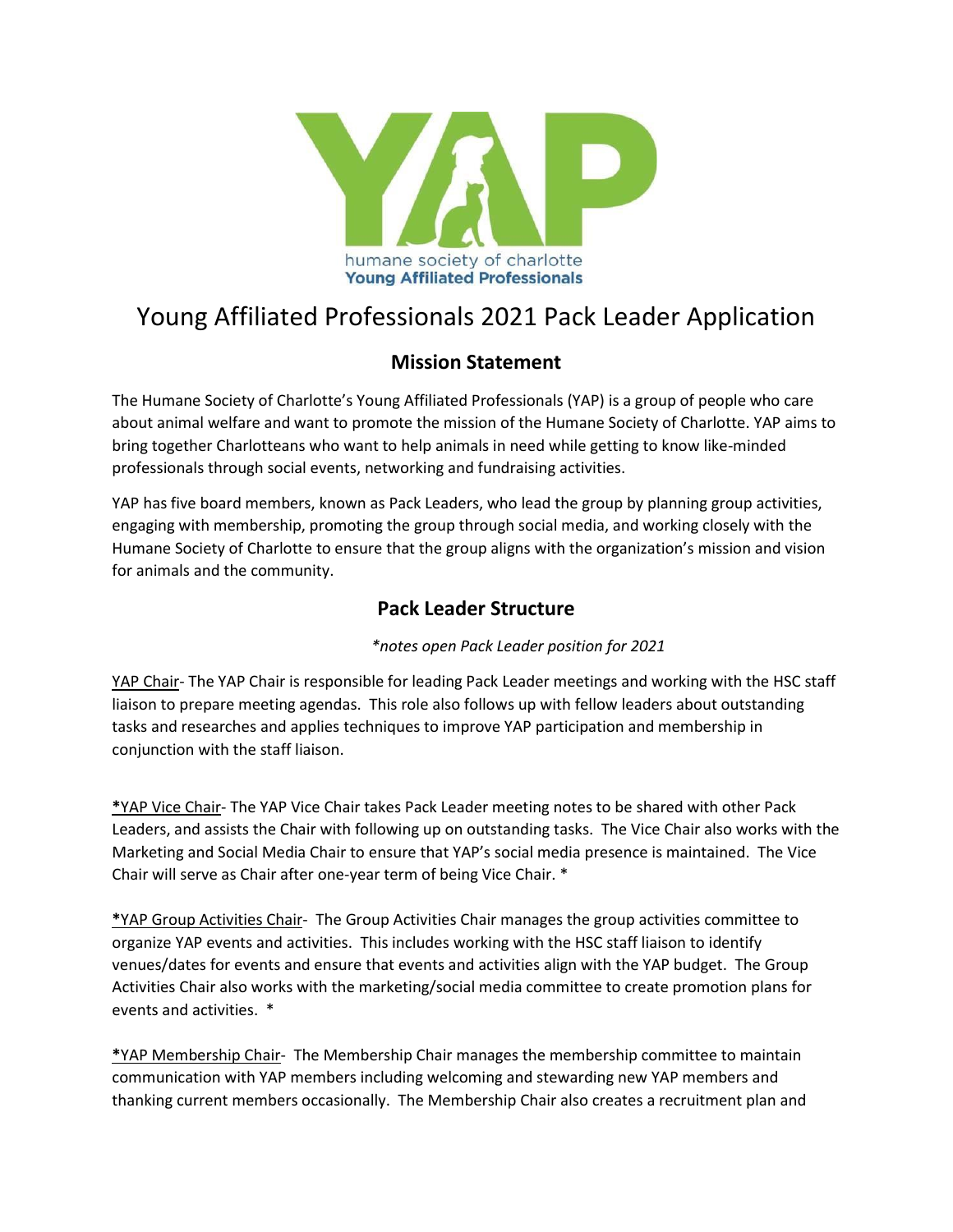attends young professional mixers and additional recruitment opportunities alongside committee members. The chair and committee also plans and leads two membership meetings each year. \*

YAP Marketing & Social Media Chair- The Marketing and Social Media Chair manages the marketing and social media committee and works with the HSC staff liaison to create marketing plans for YAP activities, events, and recruitment. The Marketing and Social Media Chair posts to the YAP Facebook and Instagram pages regularly and researches and applies best marketing practices for young professional groups. The chair and committee members also attend YAP events to take pictures and maintain YAP's social media presence.

## **Pack Leader Requirements**

As a YAP Pack Leader, you will be required to commit to the following:

-Maintain active YAP membership

-Attend at least six out of 12 monthly Pack Leader meetings (Group Activities Chair, Membership Chair, and Marketing & Social Media Chair); attend at least nine out of 12 Pack Leader meetings (Chair and Vice Chair)

-Schedule and attend monthly committee meetings (Group Activities Chair, Membership Chair, and Marketing & Social Media Chair)

-Attend a minimum of five YAP events throughout the one-year term. Two of the five events must be volunteer events.

-Lead two YAP events (one volunteer and one social) throughout the year

-If serving as Vice Chair, you will serve one year in this role followed by one year as Chair

### **Pack Leader Role of Interest**

*(you may select more than one)*



## **Application Questions**

Applicant Name:

Employer and Occupation: